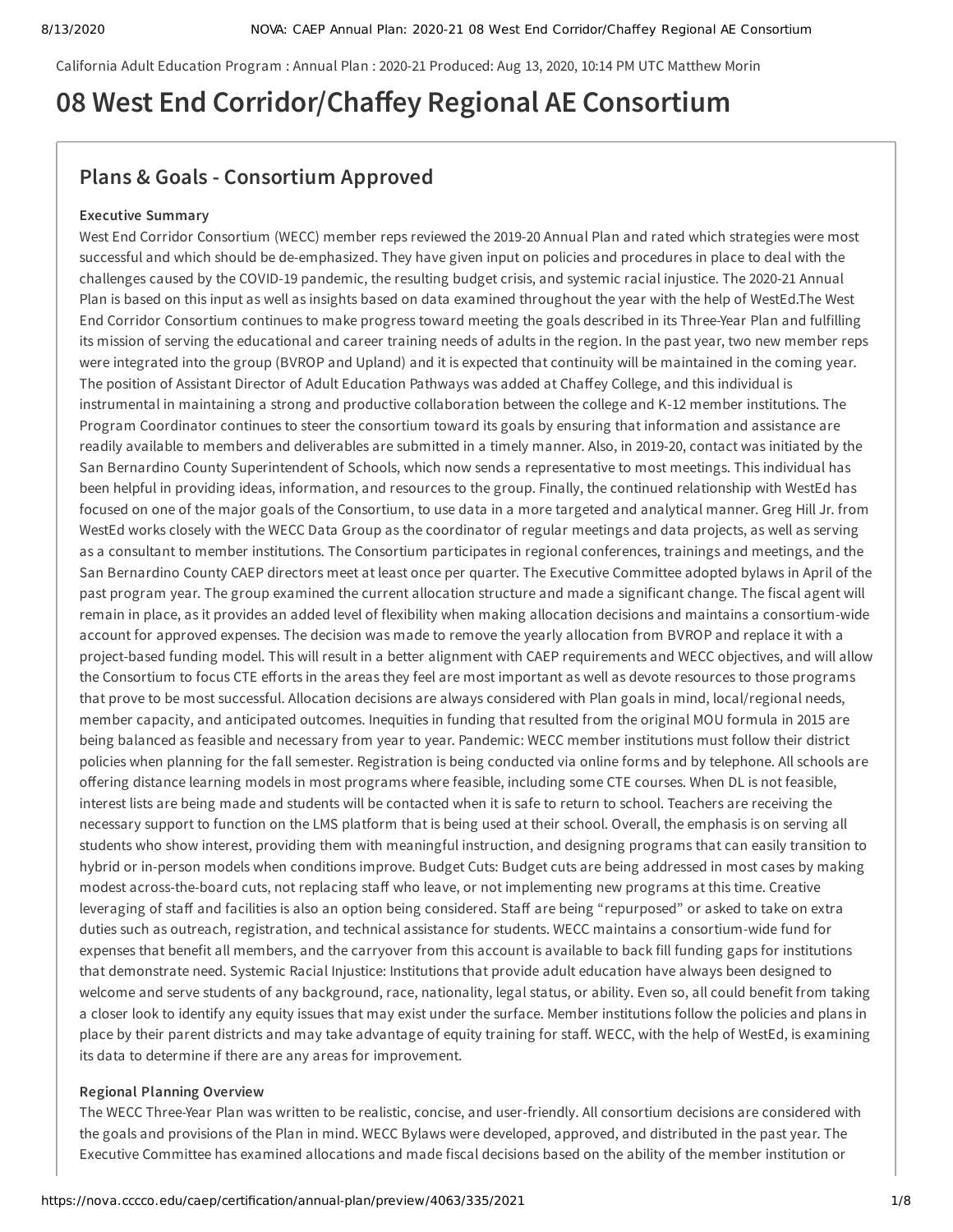#### 8/13/2020 NOVA: CAEP Annual Plan: 2020-21 08 West End Corridor/Chaffey Regional AE Consortium

proposed project to meet the CAEP and Consortium goals of directly benefiting the maximum number of students at the lowest cost to the student. Program design is analyzed with respect to removing barriers and maximizing positive, tangible outcomes. In addition to completions, certificates, and transitions, there is a focus on improving student learning within programs by ensuring complete and accurate testing, recognizing level completions and other intermediate indicators of progress, offering "mini" or stackable certificates, and regularly soliciting feedback from students and staff. A great asset to implementation of the Three-Year Plan has been the collaboration between WECC and WestEd in the past year. WestEd has worked with Consortium leadership, the Program Coordinator, and the Data Group, to examine and develop better methods to gather student data along with more meaningful interpretation of the data. WestEd also brings the expertise to provide WECC with local and regional demographic and labor market databases with which to compare its data. Planning areas/topics that merit ongoing resources and effort include:A better understanding of the student population and regional need to focus outreach efforts: WestEd is helping to facilitate this.Better use of data to improve student recruitment and retention via improved program design and support services: WestEd is helping with understanding student persistence, mobility, and transitions. New legislation (SB554) will remove financial barriers and enable more students to remain in school.Leveraging of resources to fill gaps in regional CTE needs: Co-located Chaffey College classes and a new funding model for BVROP. The Assistant Director of Adult Education Pathways at Chaffey College has greatly improved the ability of adult schools and the college to collaborate.Analysis of needs to determine where program expansion is warranted: WECC will continue to allocate available funds so that member institutions are able to serve their communities and the region in general per Plan goals.Increased resources devoted to transition counseling: Chaffey College has set up a virtual counseling platform through Cranium Café that will be available to all adult school students.Acceleration of student progress through integrated programs, articulation agreements and pathways: Integrated programs are in place at two large adult schools, with college components, and ASE students have access to college programs that offer "stackable" credit. Intermediate to advanced-level college ESL classes are planned for 2 or 3 of the adult schools in the fall semester.Areas of focus that are important but may have to be put on hold for the time being include:Enhanced partnerships with workforce agencies and employers: The pandemic and personnel shifts at the county have negatively affected the progress in this area.Increased professional development opportunities: State agencies, publishers, professional associations, and even other consortia have offered excellent resources to assist staff in getting comfortable with distance education. HSE teacher training planned for last spring has been postponed, and WECC will also revisit plans to offer PD for CTE teachers and continue with the ESL Curriculum Institute.Additional focus/work groups: The creation of other groups should be carefully analyzed for effort vs. expected outcomes. The Data Group is an asset and will continue in online mode as necessary for the coming year.As of this writing, WestEd is preparing a report for the Consortium on progress toward its Plan goals. The adult schools have found that overall enrollment decreased slightly in 2019-20, but this has been a trend for several years. Despite attempts to contact students, many were unable to continue with their studies due to hardship, family responsibilities, or lack of technology. Schools provided technology and technical assistance to students when available. It is generally felt that good progress was being made in the above areas until the pandemic hit. Instability in the state budget has made schools hesitant to expand programs and hire or even replace staff. Schools are now in a better position to handle online registration, counseling, assessment, and instruction, but it is unclear if students will return this fall in the same numbers as previous years. Recruitment efforts will be adjusted as needed, and there will be increased emphasis on retention and support of those students who do enroll.

# **Meeting Regional Needs**

# **Regional Need #1**

# **Gaps in Service / Regional Needs**

Expand and improve offerings in the areas of ABE, ASE and ESL while providing appropriate services and support to reduce students' barriers to success.

# **How do you know? What resources did you use to identify these gaps?**

Regional demographic data indicate a need for English language development, basic skills education, and secondary credentials.Adult schools provide a much-needed safety net for district non-grads and programs for families of K-12 students.There are gaps in programs offered at some schools due to personnel issues and programming or facilities limitations. WECC goal is to offer all basic programs to any adult in the region who wishes to enroll.Students report that barriers to success are mostly financial, linguistic, family issues/childcare, and motivational.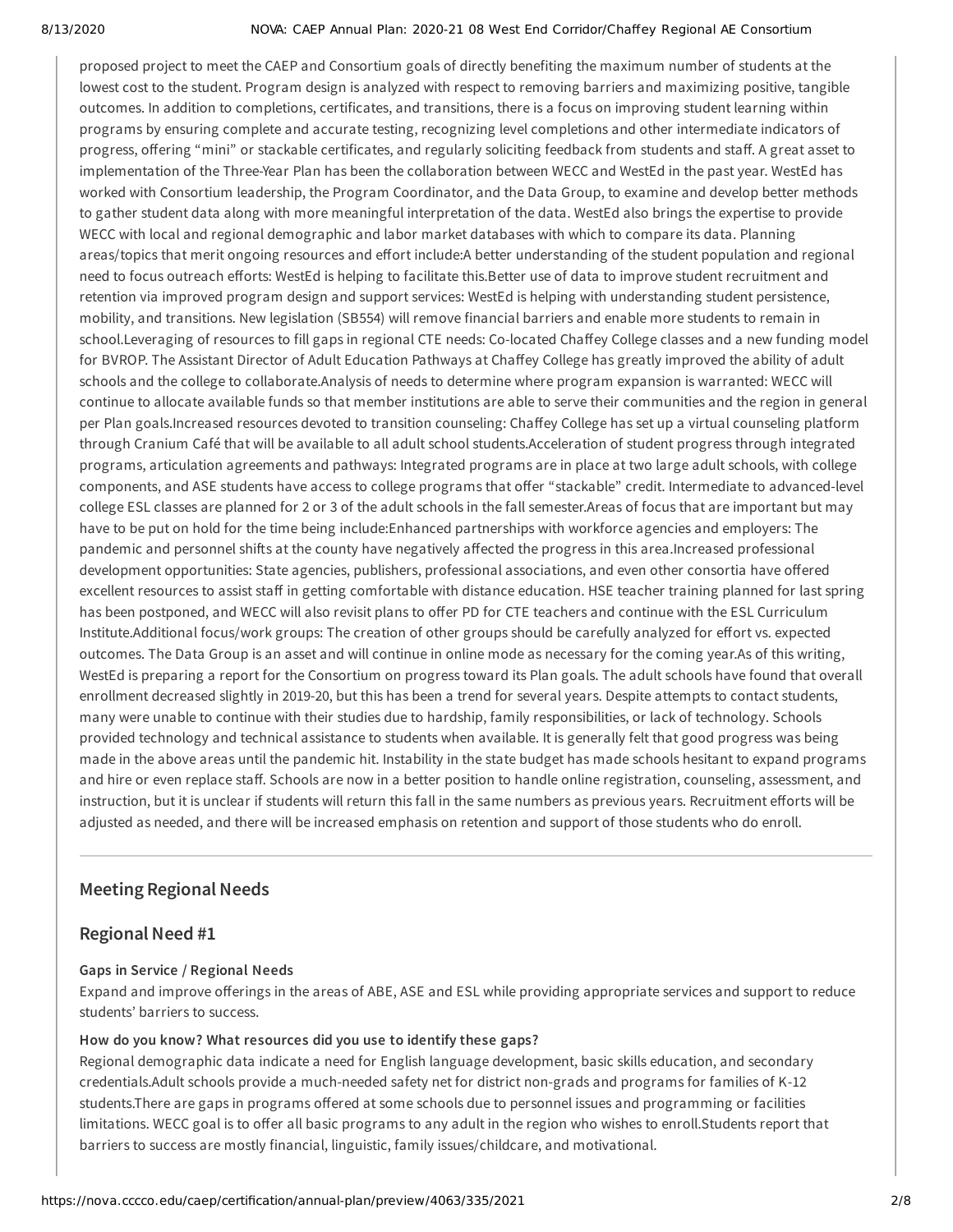#### 8/13/2020 NOVA: CAEP Annual Plan: 2020-21 08 West End Corridor/Chaffey Regional AE Consortium

### How will you measure effectiveness / progress towards meeting this need?

Enrollment trends, waiting lists, and student interest surveys.Data on student persistence, learning gains, certificates earned, transitions, and other indicators of progress.Student and staff surveys regarding program effectiveness.Analysis of student barriers vs. services offered. Counselor, teacher and staff feedback.Distance learning platforms are now provided in most program areas. This may provide an alternative to students who have difficulty incorporating in-person classes into their schedule.

# **Regional Need #2**

### **Gaps in Service / Regional Needs**

Expand and vary CTE offerings. Enhance employability of all students by infusing workforce/soft skills across the curriculum. Increase program integration and dual enrollment opportunities.

### **How do you know? What resources did you use to identify these gaps?**

LMI data indicate that demand for skilled workers, especially in certain sectors, remains high in the region. Stackable credentials or credit in many careers, such as health care, business, and childcare, will accelerate student progress toward higher-level degrees and certifications.WECC maps program offerings each year in order to spot redundancies and gaps.WIOA II adult schools attend county WDB MOU meetings and events to remain current on training and services for job seekers in the region.SB554 will increase the number of adult school students in ASE programs who can also enroll in a college course. Counselors report that student barriers will be significantly reduced.

### How will you measure effectiveness / progress towards meeting this need?

Demand, local employer need, persistence, and outcomes are considered when planning for CTE programming.Career assessment software such as Career Cruising is used to determine student interest and aptitude early on and throughout the educational journey.Educational software such as Burlington English contains career components that expose students to a variety of careers while still in the ESL program.Leveraging of resources with Chaffey College has resulted in more students taking advantage of dual enrollment opportunities at adult schools. WECC works with the college to keep track of adult school students who enroll in college classes and/or transition to the college.

# **Regional Need #3**

### **Gaps in Service / Regional Needs**

Increase the number of students completing programs, earning diplomas, certificates, and industry licenses. Focus on student persistence considering the difficulties presented by the need for distance learning instead of in-person instruction.

# **How do you know? What resources did you use to identify these gaps?**

Analysis indicates that students often leave programs prior to completion. Personal contact by teachers and counselors is often effective to get them back.Student and staff surveys indicate that there is a need for program flexibility and support services.More focused placement practices are getting students into the proper programs according to their abilities and goals. Orientation programs are serving to get students on the right path sooner.Student cohorts have yielded information on the effectiveness of the model and support needed.Co-located Chaffey College classes have proved successful in past pilot projects. These will be offered online this fall to students at the adult schools, including CTE offerings.

# How will you measure effectiveness / progress towards meeting this need?

Counseling resources have been focused, if not increased, due to budget uncertainty. Teachers will be expected to contact students who do not maintain contact or meet class expectations.Some students may prefer online learning, although traditionally most prefer the camaraderie and personal attention provided by the classroom environment. It is hoped that a hybrid model may be in implemented sometime during the first semester, and this will provide the best of both worlds to many students.This past year, Chaffey College created the position of Assistant Director of Adult Education Pathways. This individual has her finger on the pulse of adult school needs and directly manages the counselors who work with these students. She is instrumental in making programmatic decisions that directly benefit consortium students. WECC has an ongoing collaboration with Chaffey College to track adult school students who successfully transition to the college. This provides valuable information on the success of counseling and dual-enrollment efforts.The ESL Curriculum Institute last year resulted in an increased understanding of how Consortium ESL programs coordinate with one another. The restructuring of college ESL and co-location of ESL classes on adult school campuses are a direct result of this collaboration. Events were planned for HSE and CTE before the pandemic hit and have been postponed to a later date.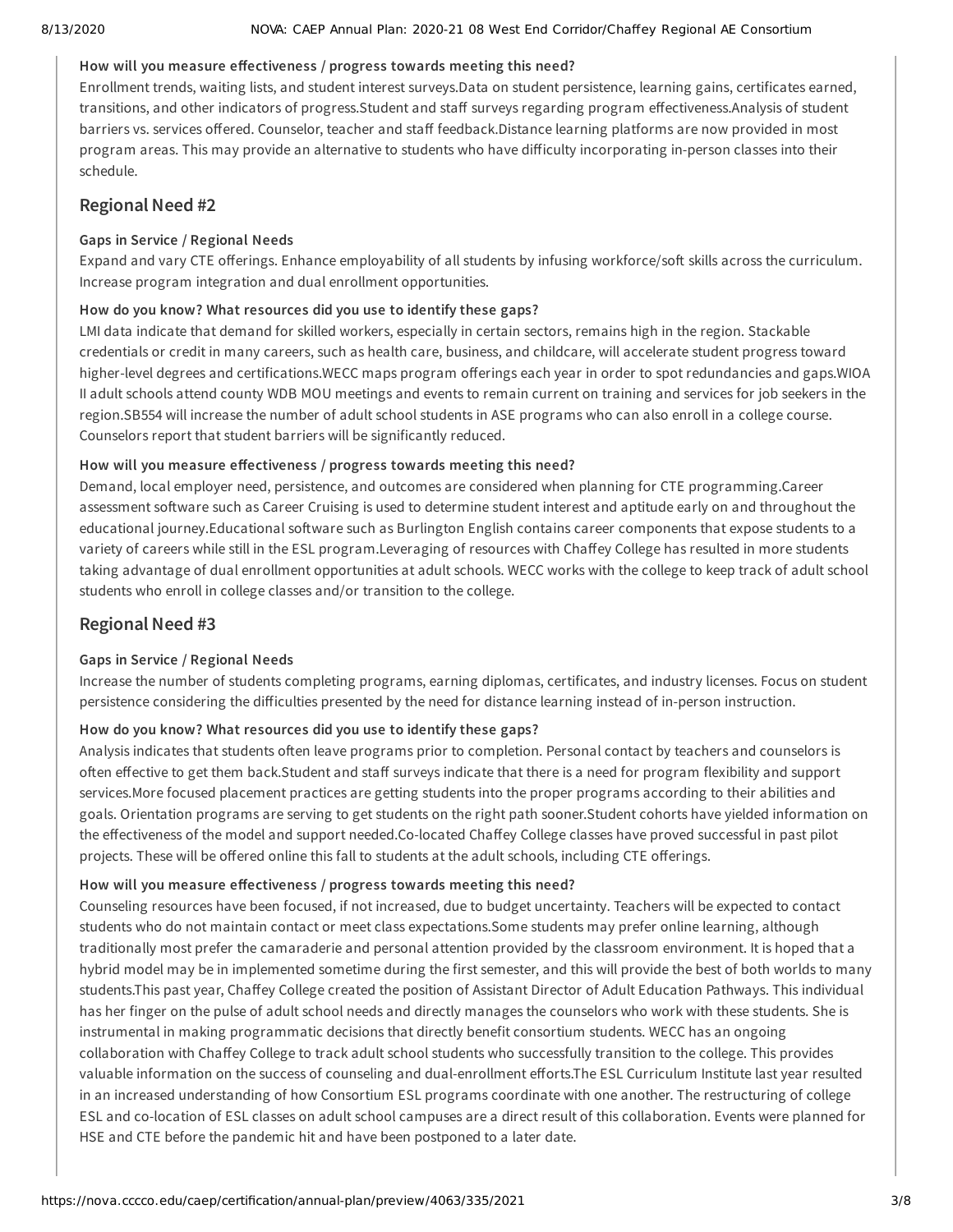# **Gaps In Service**

# **New Strategies**

### **Strategy #1**

(3-Year Plan, Themes A and H) Identify and serve all students who wish to enroll if not actually increase enrollment due to conditions imposed by the pandemic. Focus on student retention and outcomes to ensure that progress is being made in the distance learning environment. Examine and adjust programs and staffing to meet the needs of students while operating within district, county, and state guidelines; allocate funds and leverage resources to serve students as close to normal levels as possible.

### **Strategy #2**

(3-Year Plan, Themes B and I) Expand CTE programs by leveraging member resources and allocating funds based on labor market data, regional employer need and student demand. Incorporate workforce training and skills into programs across the curriculum as appropriate and offer integrated programs such as the WIOA II IELCE program in ESL and WSCS at BVROP.

### **Strategy #3**

(3-Year Plan, Theme E) Continue to address the need for effective career planning and advisement services. Member institutions rate this as an area that has undergone significant growth through investment in software, counseling staff, and leveraging of resources. There is still room for improvement around strengthening ties with county workforce agencies to create a more efficient referral system resulting in better services for the client.

# **Seamless Transitions**

# **New Strategies**

### **Strategy #1**

(3-Year Plan, Theme E) Increase the number of students who complete programs, get jobs or enroll in post-secondary career training programs. Analyze outcome data to determine where improvement efforts should be concentrated. Provide comprehensive student services, including career assessment, transition assistance, and referrals to social service and community agencies. Reduce barriers to success by providing support such as better communication, counseling, tutoring, and referral to outside agencies.

### **Strategy #2**

(3-Year Plan, Theme D) Increase the number of students enrolling in Chaffey College from the adult schools and ROP by supporting the regular presence of Chaffey College counselors on the campuses (including facilitation of virtual counseling, as necessary.) Create clear and accessible pathways from one level, program, or institution to another. Provide opportunities for teachers to work on curriculum alignment and best practices.

### **Strategy #3**

(3-Year Plan, Theme F) Improve the ease and accuracy of student data collection. WestEd and the Data Group have been instrumental in making improvements in this area. This collaboration has resulted in regular data reviews and a consortiumwide data dictionary. Data has been used to improve program design, student retention, and tracking of student progress. This is an ongoing priority for the Consortium.

# **Student Acceleration**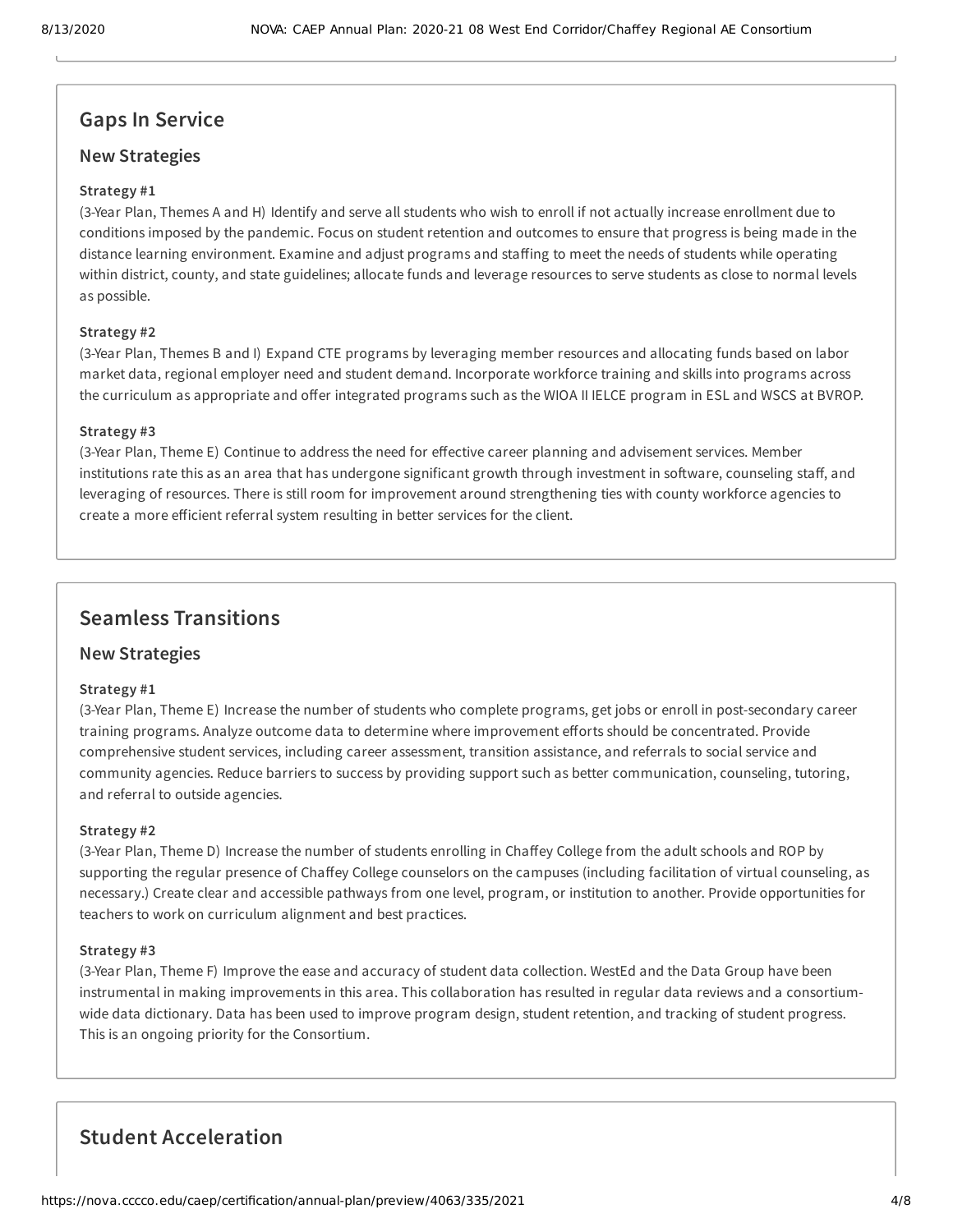# **New Strategies**

### **Strategy #1**

(3-Year Plan, Themes D and G) Allow students to move through programs more eiciently by providing varied schedules and modalities. Distance Learning platforms have been implemented in all programs where feasible, and hybrid DL/classroom instruction will be implemented when allowable. Enhanced/modified orientation programs and cohort models serve to pinpoint student placement and improve retention and outcomes.

### **Strategy #2**

(3-Year Plan, Themes E, I and J) Implement integrated programs so that students can start earlier on their career path. Programs such as VESL and EL Civics IELCE under WIOA II enable students to identify career interests early on. Bridge programs such as ESL transitional classes (to ABE, ASE, CTE, community college or workforce) and CTE "stackable" credentials create logical pathways and transitions for students. Consortium members feel that significant progress has been made in these areas and this should continue to be an area of focus.

# **Professional Development**

# **New Strategies**

### **Strategy #1**

(3-Year Plan, Themes C and F) Collaborate and leverage resources to offer better professional development and networking opportunities to staff. Make better use of persistence and outcome data, with the help of WestEd, to pinpoint where training is most needed. Expertise should be shared in order to support schools operating under the restrictions of the pandemic. WECC will still facilitate professional development opportunities, although they may not be in-person initially. Also, additional focus groups have been discussed and will be considered in this area.

### **Strategy #2**

(3-Year Plan, Theme C) Continue to seek out and support training and professional learning opportunities offered through members, local, regional, and state agencies, and professional associations. Consortium funds are set aside to finance approved activities for staff at all levels. Make an effort to participate more actively as presenters and facilitators as a consortium and as member institutions.

# **Leveraging Resources**

# **New Strategies**

### **Strategy #1**

(3-Year Plan, Theme B) Continue to offer co-located Chaffey College classes and facilitate dual enrollment opportunities for adult school students. Leverage staffing, facilities, personnel, and expertise of member agencies when possible. SB554 will remove barriers to college enrollment for many students who are still in HSE programs. New college classes such as non-credit ESL have been offered to adult school students, as well as other areas such as CTE, EMT, business, psychology, and child development. Continued support in this area is necessary to benefit students in the region.

### **Strategy #2**

(3-Year Plan, Theme E) Support regional efforts to create a qualified workforce and reduce unemployment and underemployment in the region. Work with regional WIOA partners such as the county WDB through participation in the county MOU, and with other WIOA I and II agencies. This has proved difficult and progress has been slow, even considering the effect of the pandemic. It remains an area of concern and is hoped that collaboration will become a more regular, two-way conversation.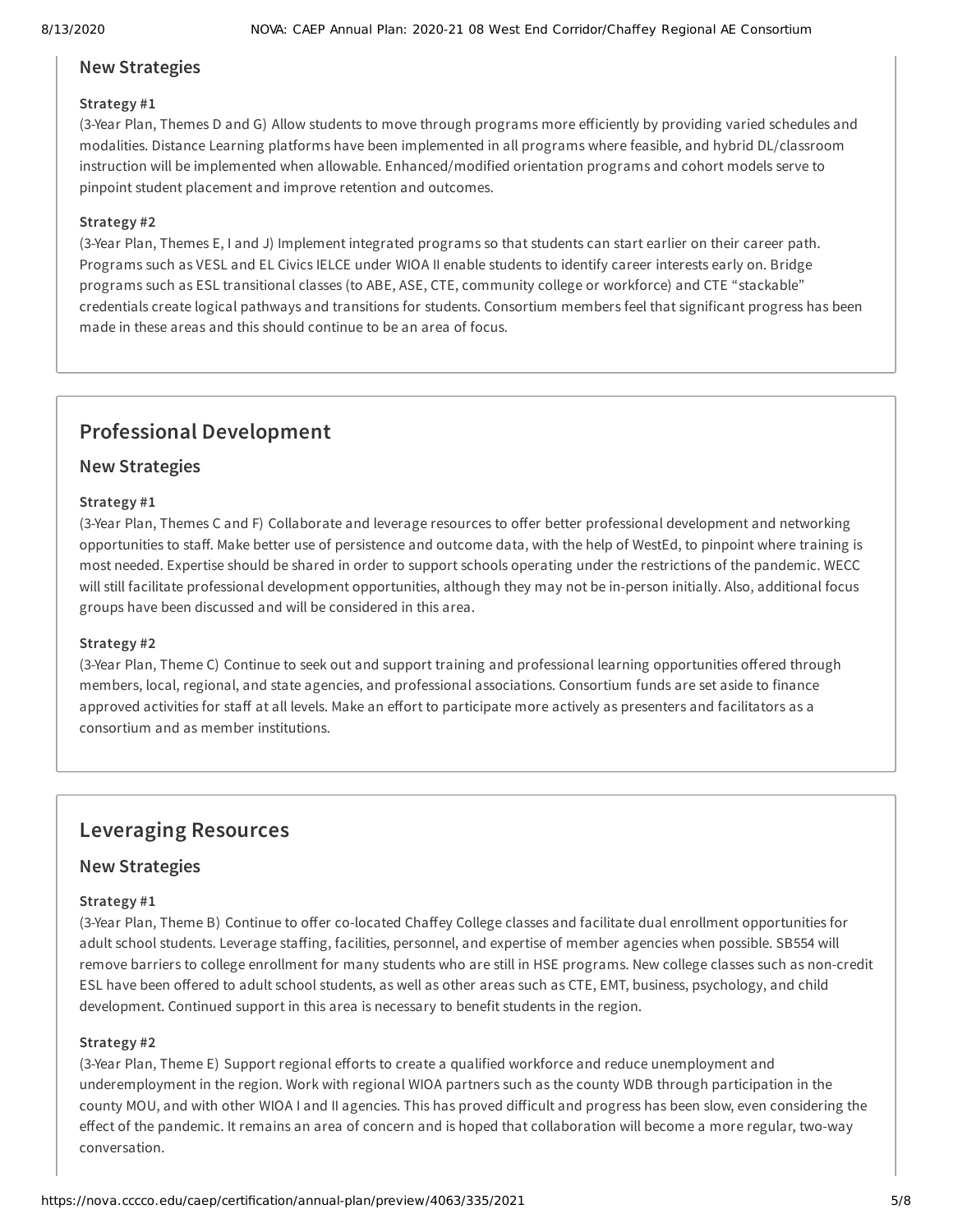# **Fiscal Management**

### A narrative justifying how the planned allocations are consistent with the annual adult education plan which is based on **your CAEP 3-year plan.**

The Consortium has made good progress toward reaching the goals identified in its most recent 3-Year Plan. Member representatives discuss, strategize, and allocate resources to meet identified community and regional needs. Virtually all decisions, including fiscal ones, are reached by consensus. The Consortium follows the fiscal agent model and maintains a central account destined for consortium-wide expenses. This system has served the Consortium well, as it provides the financial flexibility necessary for support of pilot projects and resources that benefit all members. It also provides the means to provide limited funds to members in times of budget cuts.Consortium leadership meets regularly to review and approve fiscal matters, including any necessary revisions or amendments. Allocation decisions have always taken the following considerations into account:•Plan goals, gaps, and redundancies•Regional demographic and labor market trends•Community characteristics and needs•Member strengths, limitations, and potential to leverage other resources•Number of students to benefit•Ability to offer highly flexible, low-cost programsESL; Basic and Secondary Skills: The majority of allocations to adult schools go to fund large, high-demand programs such as ESL, ABE, HSE and HSD. The Plan has identified a continuing need to expand these programs and recruit students from areas of the region where the need is high, but enrollment is low. Funds are also devoted to acceleration of student progress through integrated education (including WIOA II/IELCE,) supplemental software, orientation programs, dual enrollment opportunities, support classes, and tutoring centers.CTE: Plan goals include expansion of CTE offerings in sectors that are in demand in the region. Significant amounts of funds allotted to adult schools are used to continue established CTE programs that have proven effective, such as computer skills, healthcare-related classes, and welding. Some of these programs are quite expensive, and the goal is to keep the cost of participation down. Chino Valley has created an HVAC lab that houses certification courses offered by Chaffey College. This model of leveraging member resources is being used more as pilot programs prove successful.Transitions: The WECC members are aware of the need to devote more resources to facilitate transitions to college, workforce, and other training providers. In the past year, funds allocated to Chaffey College have provided more transition counselors and made possible the position of Assistant Director of Adult Education Pathways. The adult schools have added counselors and Career Center facilities. Career-Cruising continues to be financed by the consortium for all members.Professional Development: The Consortium has always set aside funds in the consortium-wide account to support the professional development needs of members and their staffs under the umbrella of Plan goals. Last year's ESL Curriculum Institute resulted in a better understanding of the relationship between adult school and college ESL levels. The college revamped its ESL program to serve more students and coordinate more closely with the K-12 providers. Program progress and completion data is being examined to determine areas that could benefit from targeted PD. Events planned last spring for HSE and CTE teachers will be reconsidered in the coming year.Data: WestEd was contracted last year to work on a "Data Systems Improvement Project." They have conducted Data Group meetings and offered advice on how to help the members gather, standardize, and interpret data more effectively. The WestEd consultant helps individual members with specific data questions or requests and informs the Executive Committee on progress toward Plan goals. The ASAP student data system is financed through the consortium-wide account, as well as a pilot electronic ID card system for tracking student services and attendance.

**An approach to incorporating remaining carry-over funds from prior year(s) into strategies planned for 2020-21.** Consortium member agencies strive to meet the 30-month timeline for spending funds, and this has not normally proved to be a challenge. Carryover from year to year provides members the necessary flexibility to meet local and regional goals; this also applies to the consortium-wide fund. Carryover is usually the result of an agency having planned program expansion or capital projects, both of which often continue into the next year due to hiring policies, facilities needs, or approval processes. The consortium has added or adapted significant instructional space, including leveraged CTE facilities; added counseling resources, including more counselors and a career/transition center; and added or expanded programs with new instructional staff in the past year. Some of these projects have spanned more than a one-year period due to their cost and complexity. Under the present circumstances, program expansion will be examined closely under the lens of student demand, community need, available funds/resources, and sustainability. WECC members agree that uncertainty in adult education funding may continue past the present program year. Data use is an area of focus for the consortium, so carryover may be used to expand existing data tools and resources, provide related professional development, enhance communication with current, former, and prospective students, enable more effective outreach, and support transition/tracking efforts. There is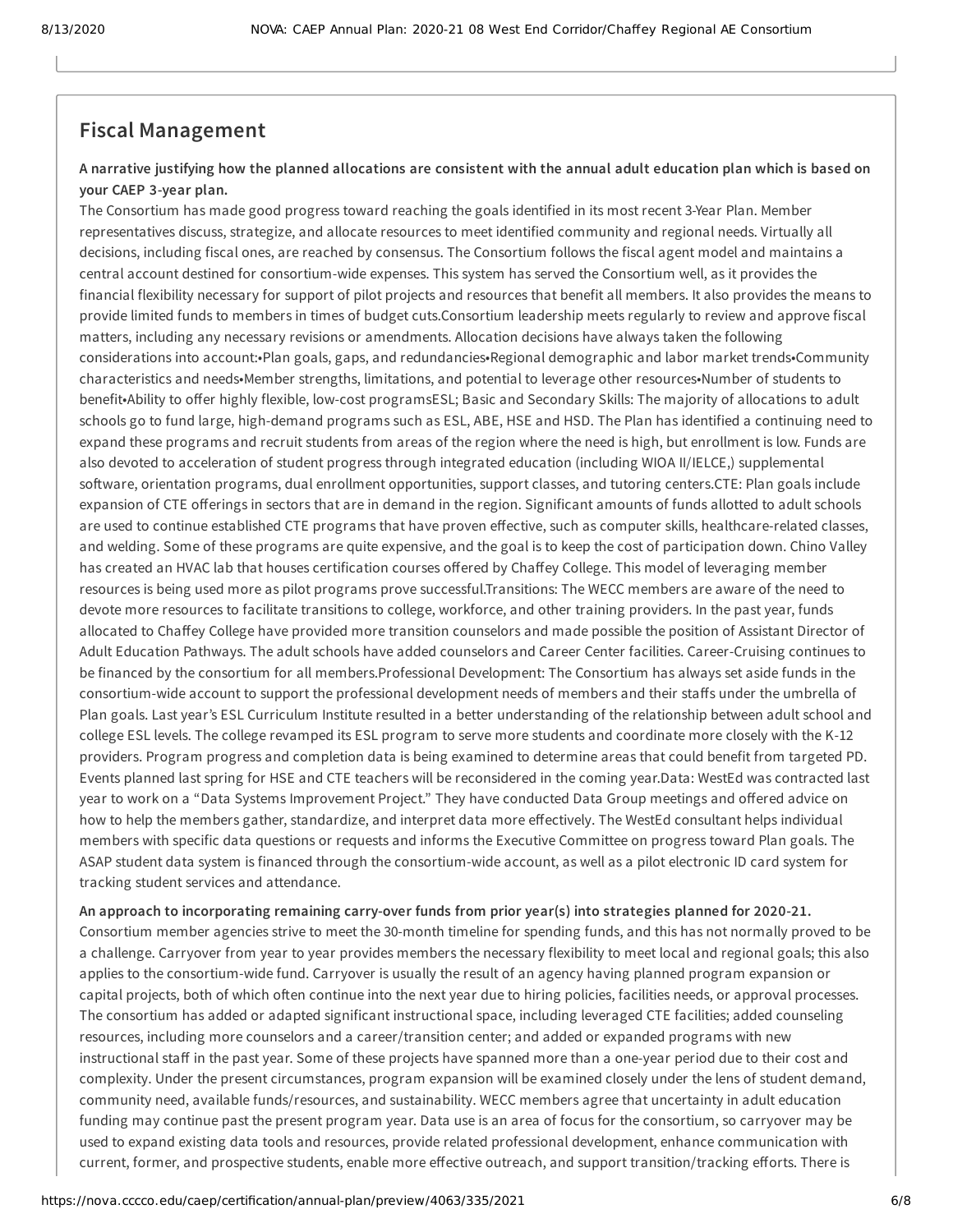#### 8/13/2020 NOVA: CAEP Annual Plan: 2020-21 08 West End Corridor/Chaffey Regional AE Consortium

discussion this year of using the carryover in the consortium-wide fund to assist members affected by budget cuts or to fill special needs created by the pandemic, such as additional technology and increased communication efforts.

# **Certification**

### **Baldy View ROP - Member Representative**

# **Rose Bomentre**

Assistant Superintendent of Educational Services [rose\\_bomentre@bvrop.org](mailto:rose_bomentre@bvrop.org) (909) 947-3400 ext: 1223

#### Approved by Dr. Rose Bomentre

### **08/10/2020 04:34 PM PDT**

### **Chaey CCD - Member Representative**

**Matthew Morin** Director of Adult Educaction and High School Partnerships matthew.morin@chaffey.edu (909) 952-6103

# Approved by Dr. Ma tthew Morin

### **08/13/2020 03:14 PM PDT**

### **Chaey Joint Union High - Member Representative**

**Todd Haag** Principal [todd\\_haag@cjuhsd.net](mailto:todd_haag@cjuhsd.net) (909) 391-5365 ext: 2800

### Approved by Chaffey Adult School Todd Haag

**08/11/2020 08:58 AM PDT**

### **Chino Valley Unified - Member Representative**

**Carl Hampton** [carl\\_hampton@chino.k12.ca.us](mailto:carl_hampton@chino.k12.ca.us) (909) 627-9613